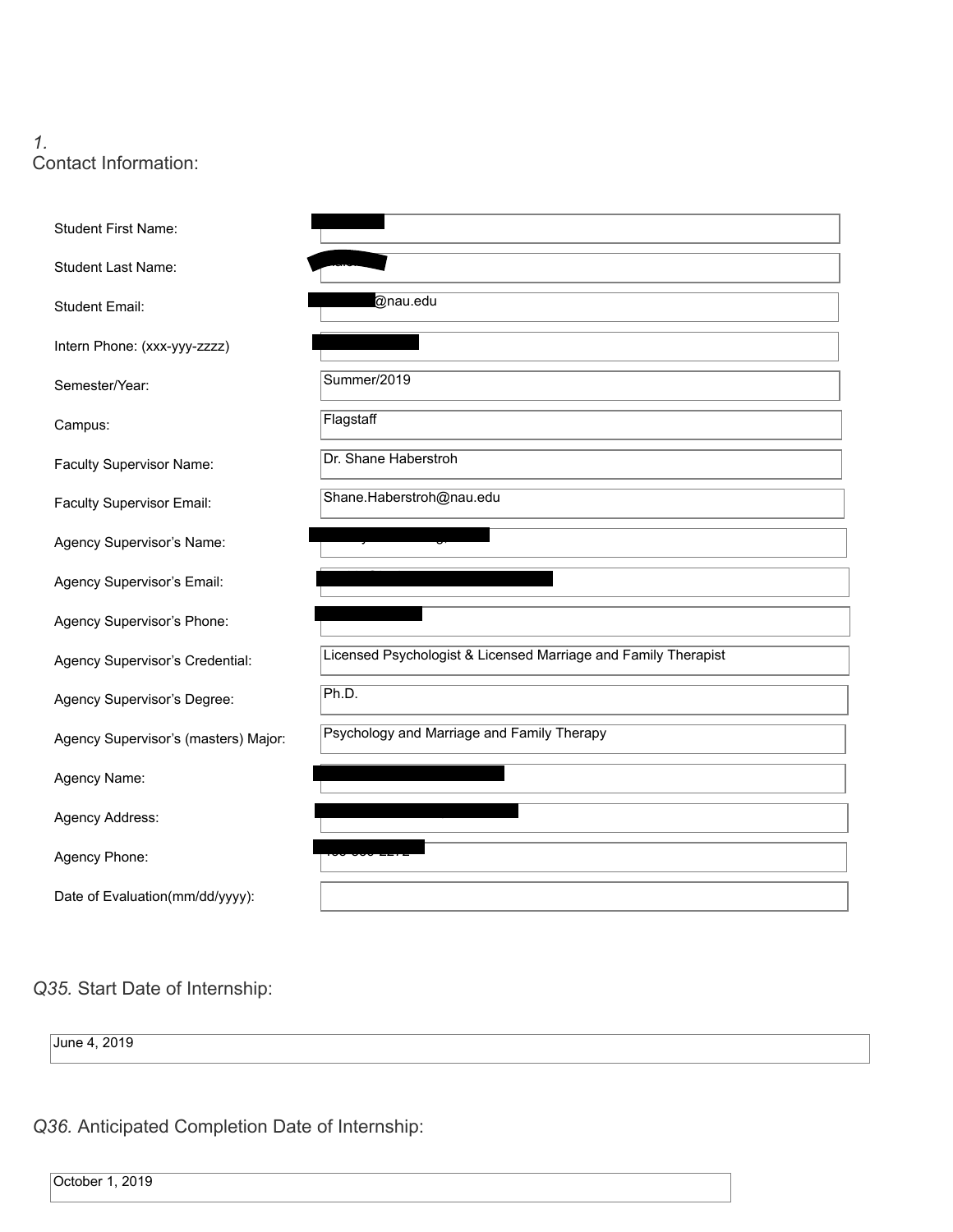# *3.* **Professional Counselor Skills: Professional Counselor Skills:**

## **Direct Service: Direct Service:**

|                                                                                                                                                                                                                                                                                                                      | <b>Contact Hours</b> |
|----------------------------------------------------------------------------------------------------------------------------------------------------------------------------------------------------------------------------------------------------------------------------------------------------------------------|----------------------|
| Intake Interviewing - Activities                                                                                                                                                                                                                                                                                     |                      |
| Psychosocial history, Mental Status, Risk Assessment,<br>DSM 5 Assessment, Informed Consent, Confidentiality                                                                                                                                                                                                         | 10                   |
| Individual Counseling - Activities                                                                                                                                                                                                                                                                                   |                      |
| Co-facility individual sessions with primary therapist.<br>Facilitate field sessions with clients to support weekly<br>treatment goals. Facilitate weekly individual sessions in<br>the absence of the primary therapist.                                                                                            | 70                   |
| Testing & Assessment - Activities                                                                                                                                                                                                                                                                                    |                      |
| Group Counseling - Activities described<br>Lead and co-lead therapy or support groups including<br>Psychoeducational, DBT Group, Process Groups, Milan<br>Group (Feedback Group), Addiction Recovery Group,<br>Weekly Theme Group, Life Story Group, Equine<br>Therapy Group, Meditation and Mindfulness Groups, and | 105                  |
| specific topic groups as needed in the field                                                                                                                                                                                                                                                                         |                      |
| Family/Couple Counseling (if applicable) - Activities described<br>Family Workshop events such as co-leading family<br>counseling and multi-family groups and facilitating family<br>adventures and ropes course activities. Parent and<br>Family<br>phone calls.                                                    | 50                   |
| Psycho-Educational Activities (if applicable) - Activities described                                                                                                                                                                                                                                                 |                      |
|                                                                                                                                                                                                                                                                                                                      |                      |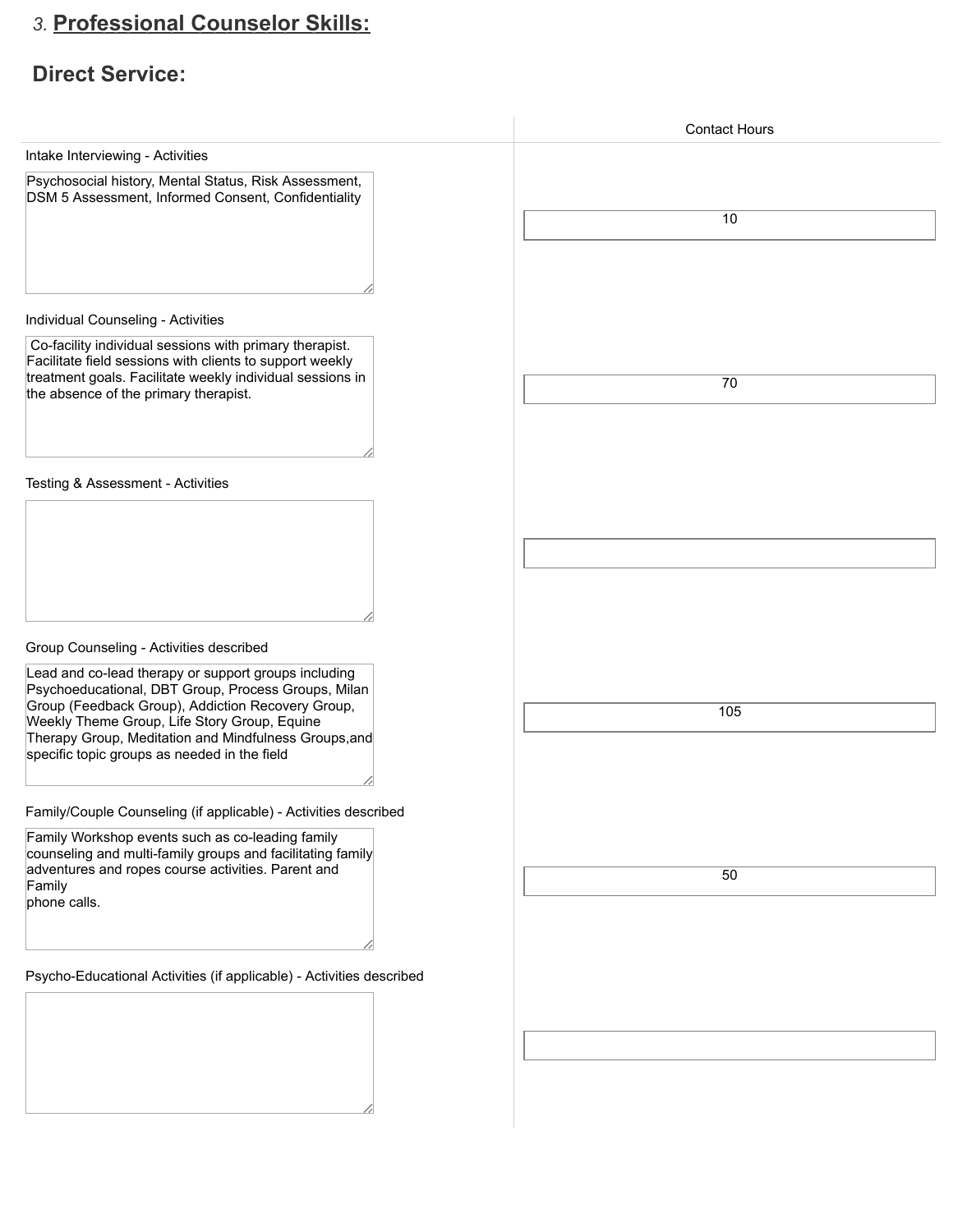Career Counseling (if applicable) - Activities described

Other Direct Service Skills - Activities described

Potential for providing after-hours emergency services. Daytime crisis counseling.

| $\overline{5}$ |
|----------------|
|                |
|                |
| 240            |

**Direct Service Total (minimum 240 hours required):** 

## *4.* **Professional Counselor Skills: Professional Counselor Skills:**

### **Other than Direct Service:**

|                                                                                                                         | <b>Contact Hours</b> |
|-------------------------------------------------------------------------------------------------------------------------|----------------------|
| Documentation (intake reports, progress notes,<br>treatment plans, discharge summaries, etc.) - Activities<br>described |                      |
| Case notes, office forms, preparing presentations,<br>and other reports as appropriate to client and site<br>needs.     | 150                  |
|                                                                                                                         |                      |
| Case Conference/Staff Presentation - described                                                                          |                      |
| Case Staffing at weekly Treatment Team Meeting.<br>Consultation with Field Guides.                                      |                      |
|                                                                                                                         | 16                   |
|                                                                                                                         |                      |
| Other Non-Direct Service Skills - described                                                                             |                      |
| Inservice meeting, debrief meeting for Juniper Canyon<br>(JC), JC Coordinating Meeting, Women in Leadership<br>Luncheon |                      |
|                                                                                                                         | 154                  |
|                                                                                                                         |                      |
| <b>Other than Direct Service Total:</b>                                                                                 | 320                  |
| <b>GRAND TOTAL (minimum of 600 hours)</b>                                                                               | 600                  |
| of supervised internship required):                                                                                     |                      |